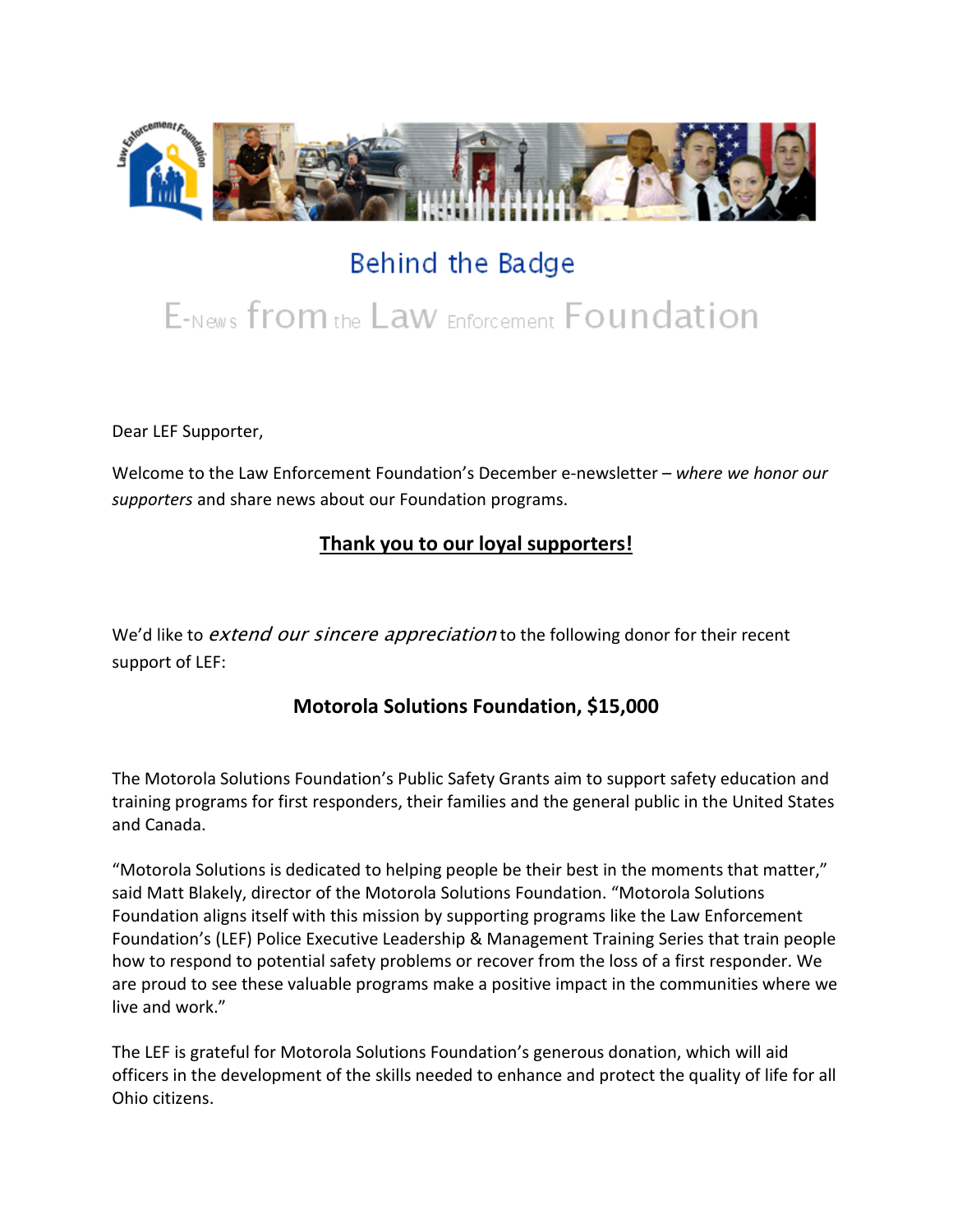#### **LEF Welcomes New PELC Director Harry Trombitas**

Please join the Law Enforcement Foundation in welcoming new Police Executive Leadership College Director Harry Trombitas. As a former FBI agent, Mr. Trombitas brings a wealth of knowledge and experience with him to the organization.

For nearly 30 years, Mr. Trombitas worked on several high-profile FBI cases in Omaha, St. Louis, and New York City before coming to Central Ohio in 1991. Mr. Trombitas served in various positions including profiling coordinator and spokesperson. In addition to aiding in the capture of infamous serial killer Thomas Dillon who killed five people in Central Ohio in the late 80s and early 90s, Mr. Trombitas became known for his colorful nicknames for bank robbers who plagued the region. He used descriptive



**Harry Trombitas**

names, including "Three-Eyed Bandit" and "Church Lady Bandit," to help witnesses identify serial bank robbers,

which led to arrests and a significant decrease in crimes of that nature.

Mr. Trombitas has utilized his skills to instruct others in the criminal justice field, taught Sociology at his alma mater, The Ohio State University, and worked as senior consultant at ARMADA, a preparedness and protection solutions company.

Mr. Trombitas earned a Bachelors in Criminal Justice from The Ohio State University, and a Masters in Counseling and Psychology from Creighton University.

## **CART Helps Multiple Agencies Aid in Search and Rescue Efforts for Missing Girl**

Russells Point, Ohio, is a quaint community on the southern base of Indian Lake. Although the tight-knit community has a population of just 1,619, every year an influx of tourists visit the community. "In Indian Lake, the population is relatively low, but in the summer we have an increase in recreational activity and we have a lot of seasonal homes, [which] can make our population go up to 20-40,000

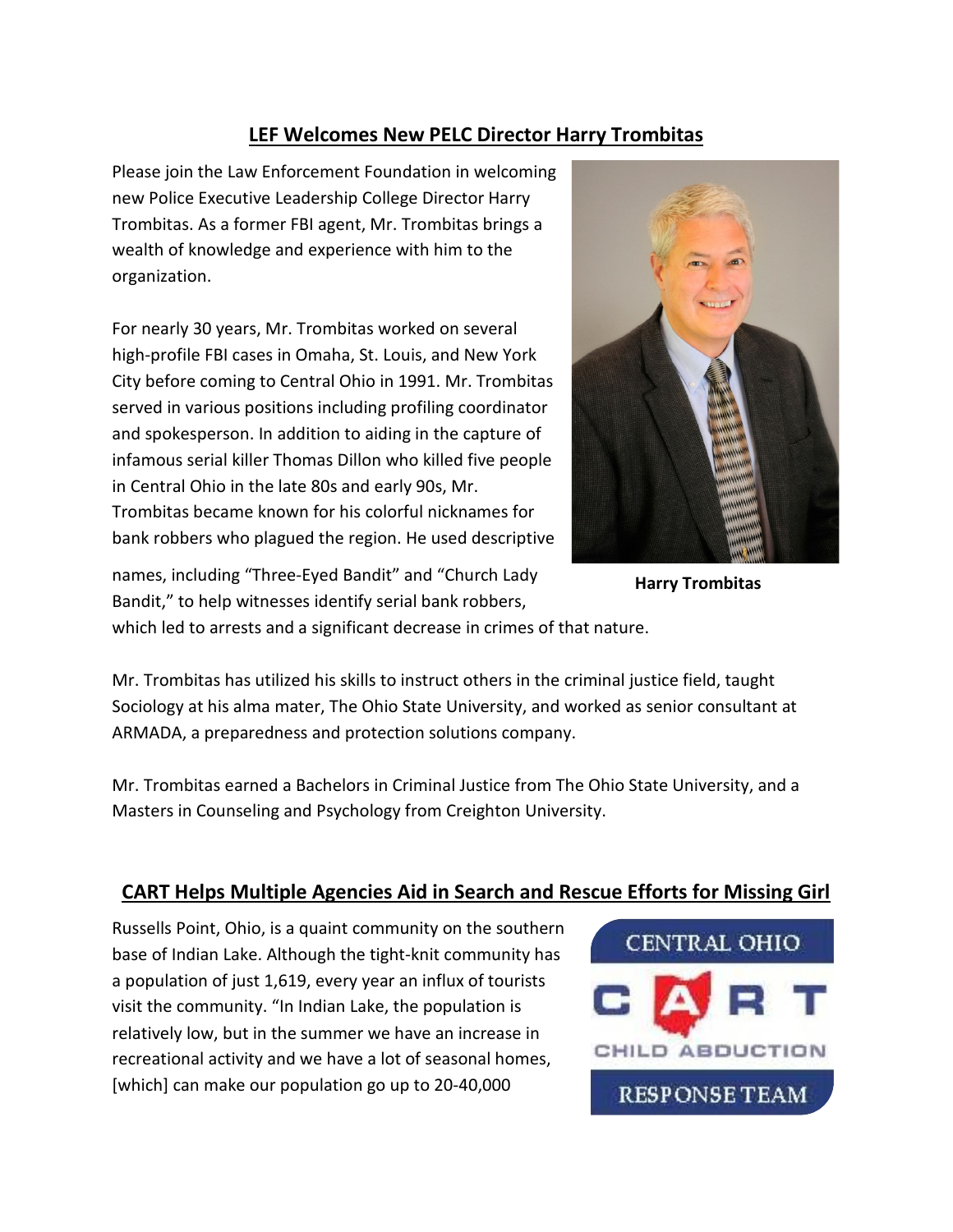depending on if it's Fourth of July weekend," Chief Joe Freyhof, Russells Point PD said. "What we have is children, and even young adults, who get separated from their families and typically they walk away from the beach with friends or go separately to places to eat and don't come back when they're supposed to. We generally found either pining cell phones or using Facebook or other social networks useful. [Missing persons reports] are not unusual for us, but typically it's about an hour to three-hour window that somebody's recovered and there's no imminent danger." However, recently an endangered missing child was reported in Russells Point, and the Russells Point PD utilized the Law Enforcement Foundation's (LEF) Child Abduction Response Team (CART) for the first time.

On November 24, an 11-year-old girl was reported missing by her step-father. The Russells Point PD conducted neighborhood canvasses and interviews with registered sexual offenders in the area. As the night drew to an end and the missing girl could not be located, Chief Freyhof requested assistance from CART. CART prepares law enforcement officers and non-law enforcement entities, such as victims' advocates, hospitals, and local volunteer search and rescue groups, to quickly respond and utilize local resources in the event of a missing persons or abduction case.

Although Russells Point PD is a smaller police department with five officers, the department was able to enlist help from several other agencies from CART the morning after the girl had initially gone missing, significantly increasing manpower. Chief Freyhof's team prepared photos of the missing girl and other key information for CART members, and the team went to work. "Once we got boots on the ground, everybody snapped to whatever their area of expertise was," Chief Freyhof said.

As designed by CART to be the most effective in search and recovery missions, both law enforcement officers and non-law enforcement officers responded to the call. First responders included members from local law enforcement agencies and the FBI. Individuals from the Ohio State Highway Patrol, a fire department, the National Center for Missing Exploited Children, and a search and rescue organization also assisted in the search and investigation of the missing girl.

After a reverse 911 call, in which dispatchers call to alert area residents living within a five-mile radius of Russells Point of the situation, the missing girl was quickly identified outside of a local Taco Bell restaurant and returned safely to her home. The CART operation was disbanded on November 25 at 9:09 am, less than 14 hours after the child was initially reported missing.

"I was excited to get a free run that didn't end in tragedy," Chief Freyhof said. "[CART] was a great resource to have."